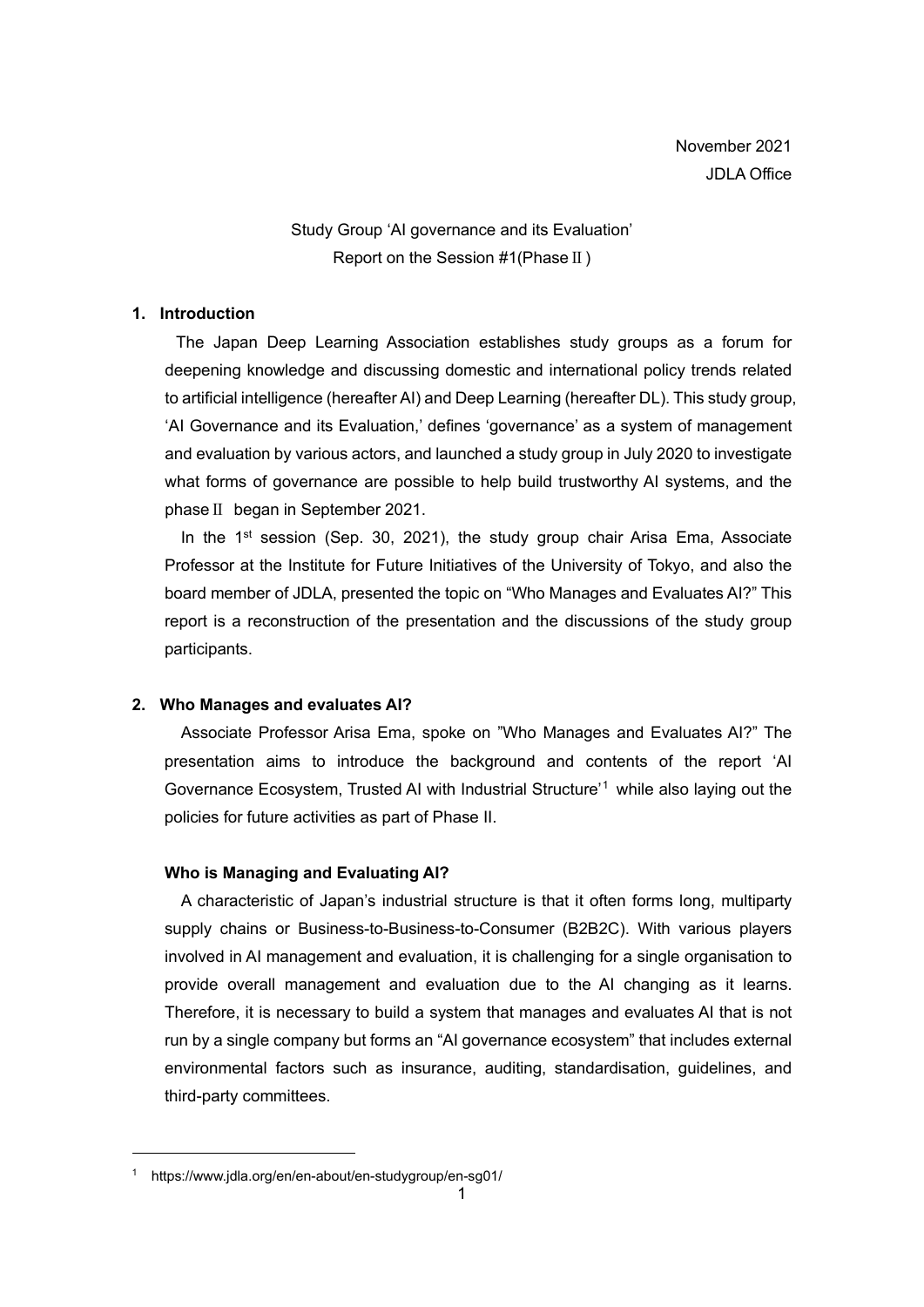#### **Trends in the Discussion of AI Management and Evaluation**

In recent discussions about AI, the phrase "principles to practice" is often used. It is also used as a subheading in the Institute of Electrical and Electronics Engineers (IEEE) 2019 publication "Ethically Aligned Design."

Various AI-related principles such as the 'Social Principles of Human-Centric AI' have been formulated in Japan. Many other organisations and companies are developing principles centred around AI governance as well. However, who is explicitly responsible for these principles, not to mention how and by whom they should be evaluated is unclear. Indeed, the exact path of this 'principle to practice' methodology, is still undergoing a period of flux worldwide.

A governance system needs to be established to discuss AI management and evaluation. In the report 'Social Principles of Human-Centric AI' it was stated that "It is always necessary to continue to update the content and defined purposes surrounding Human Potential, Social Systems, Industrial Structures, and Innovation Systems in line with social changes and technological developments. For that reason, it is necessary to have a system that can be implemented and in place for various stakeholders, including government, industry, universities, research institutions, and the general public. Then they will be able to work together on such matters as identifying issues, evaluating impacts, and making decisions on regulatory governance including rules, systems, standardization and codes of conduct<sup>2</sup>."

AI principles need not merely be created; these principles need to be put into practice through governance, and a feedback loop created that collates outcomes and moves principals into practices needs to be established. However, it is possible that where responsibility lies when considering governance may become unclear during this process. One of the aims of the AI Governance Ecosystem proposed in the report is to visualise the roles of each actor in the different phases of AI systems when it comes to issues such as development, utilisation and incident response.

# **The Role of the JDLA Study Group**

Many people have probably seen a variety of principles and guidelines relating to AI ethics and governance created by various organisations both in Japan and overseas. However, it should be noted that large companies are leading the creation of these

<span id="page-1-0"></span><sup>2</sup> https://www.cas.go.jp/jp/seisaku/jinkouchinou/pdf/humancentricai.pdf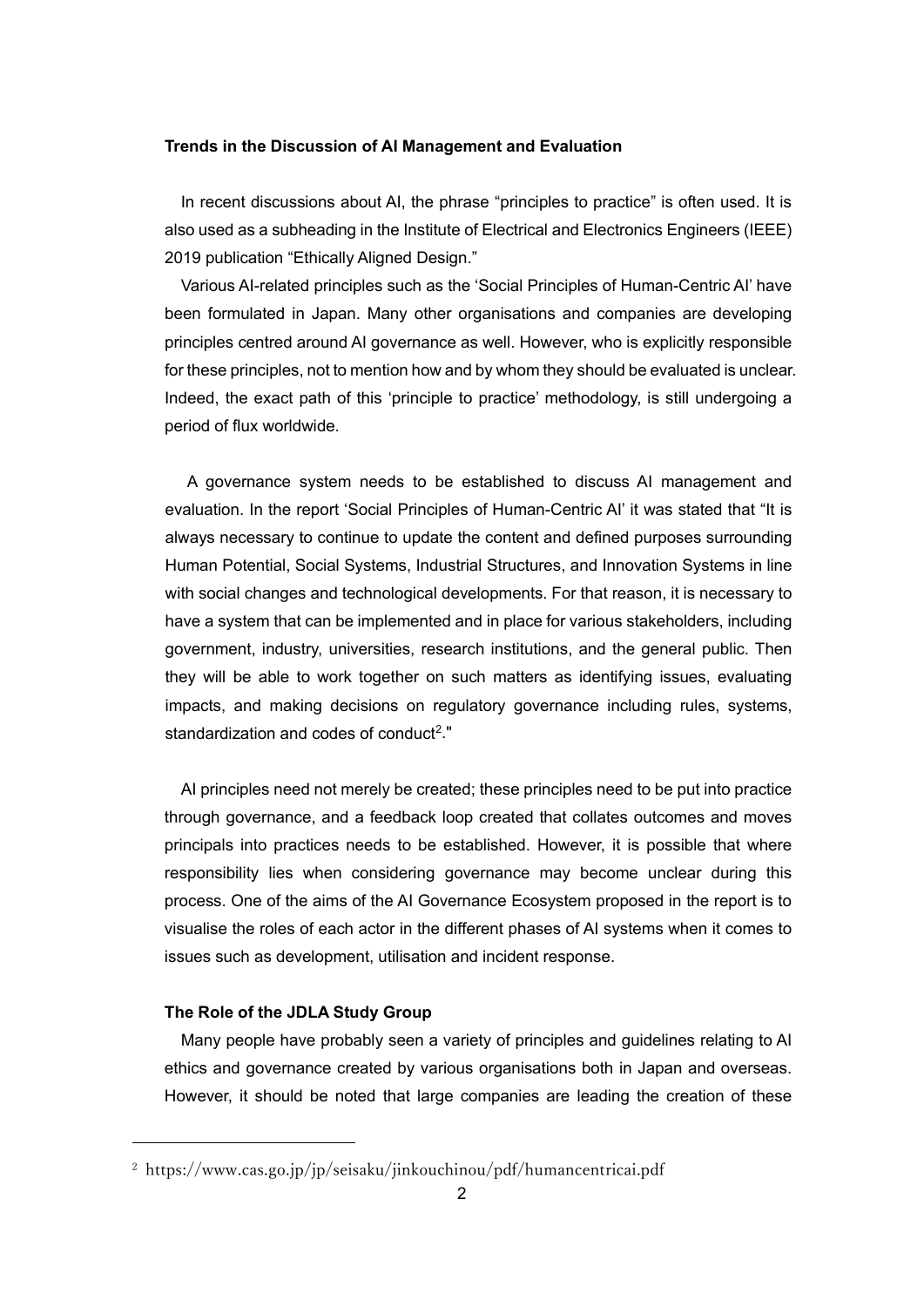principles and procedures. But at the same time, there are high expectations for local governments and startups to be the driving force of AI development and AI utilisation both domestically and internationally.

It is also difficult for a single company or department to make AI governance a reality. As such, the area of AI governance must become a collaborative space rather than a competitive one. This is why industrial organizations such as the JDLA will be needed to promote innovation and provide assurance for using AI. These organizations will also bridge the gap between domestic and international stakeholders as well as between startup companies and industry partners.

#### **Characteristics of Japan's Industrial Structure**

Companies called 'platformers' acting as large Business-to-Consumer (B2C) companies exist. On the other hand, many companies in Japan are Business-to-Business (B2B) which means that supply chains and the distance between developers and service users can be lengthy. Because it is debatable whether the cause of an accident can be traced through lengthy supply chains it makes difficult to provide users with correct and intelligible information. It can also make clarifying who is responsible complex.

In recent years, flows such as Consumer-to-Consumer (C2C) and Consumer-to-Business (C2B) has created additional supply-chain complications. It is, of course, essential for service providers to prepare for AI governance, and improve user literacy. Over and above this, it is vital to have a system that guards against and prevents accidents. As no single company can adequately deal with all of the risks involved, an AI governance ecosystem that includes its external environment needs to be constructed.

### **AI Governance Ecosystem**

In AI governance ecosystem, what the industry should do is described in the 'AI Service Provider/ Developer'. There are governance bodies for service providers in the external environment, that include services such as 'quality control', 'auditing', and 'accident investigation', among others. These are expected to cooperate with AI service providers and their regular duties. On the other hand, there are governance bodies for users of AI products in the form of 'consumer protection'.

Monitoring the movement of governance bodies that influence policy and the formation of rules in this area is also essential. Every industry needs to take the lead in forming acceptable practices that promote fairness and safety while not overregulating.

There also exists an expectation that there will be cooperation between industry and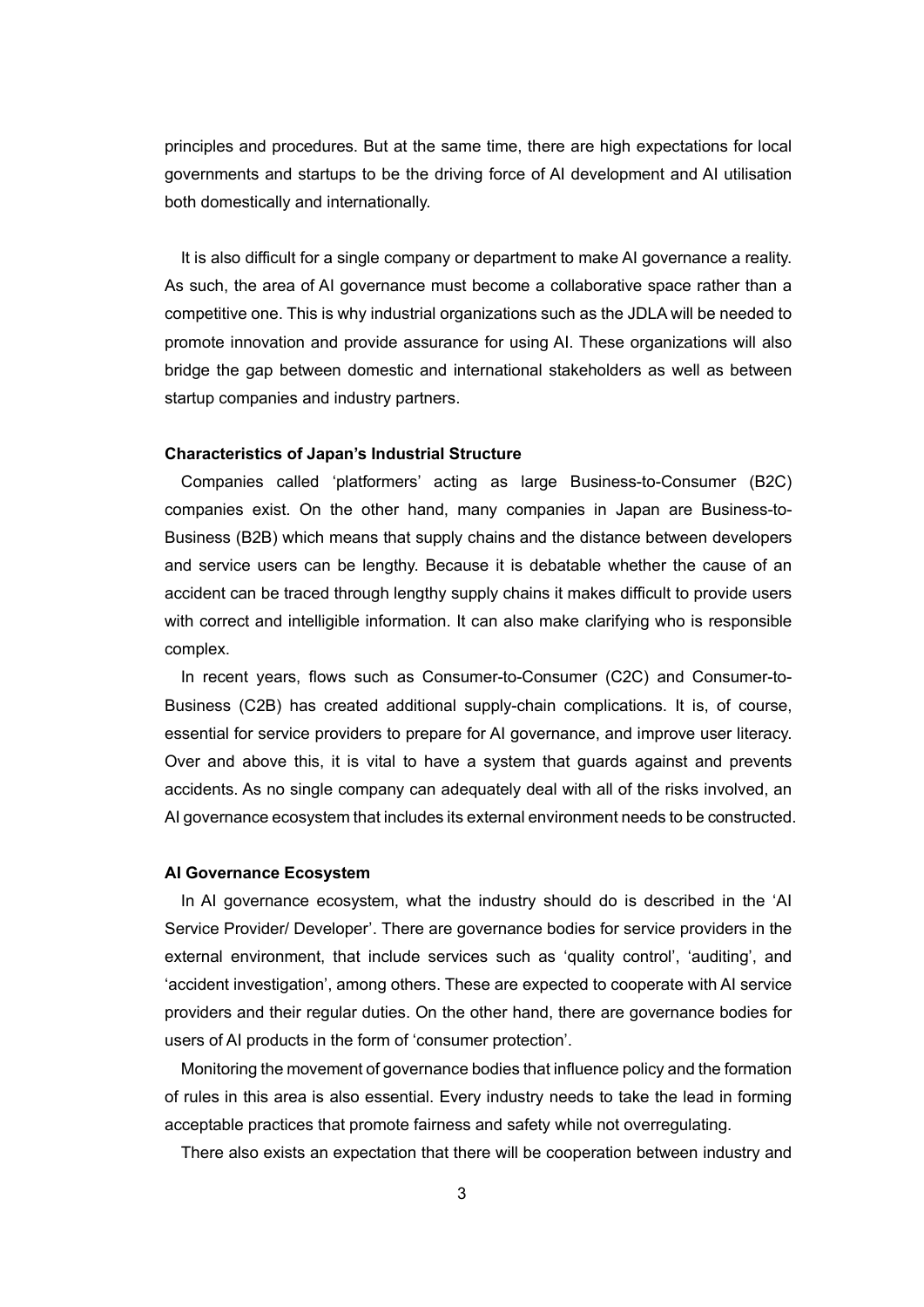environmental management body. As drones and robots have AI systems installed in them, it is essential to consider how data reliability should be ensured in both real space and cyberspace. Who will monitor it, security management and whether data fraud can be internally reported are also essential factors that must be considered. AI uses data to learn and then turns that data into algorithms to provide services but exactly what kind of data was used in the learning process can sometimes only be known internally. Therefore, creating a system for whistleblowers against technical fraud is an important point.



**Fig. 1 AI Governance Ecosystem**[3](#page-3-0)

Because the parties involved in creating AI services will change throughout the various stages of development, utilisation, and problem-solving, separating them by stage and developing guidelines and AI governance ecosystems for each would be very useful.

For example, when developing AI, it is necessary to browse information from external organisations and link data from various sources. While AI is in use, having user supporting governance organisations that monitor and assist the user are essential. That way, in the event of a problem, arising, there is an out of organisation whistleblower who can cooperate with third parties and insurance.

## **Future Challenges for Japan**

While the necessity of building AI governance ecosystem has been explained, it also needs to be mentioned that incentivisation is necessary to counteract financial costs and

<span id="page-3-0"></span><sup>&</sup>lt;sup>3</sup> Excerpted from the Report "AI Governance Ecosystem Trusted AI with industrial structure " (Jul. 21, 2021)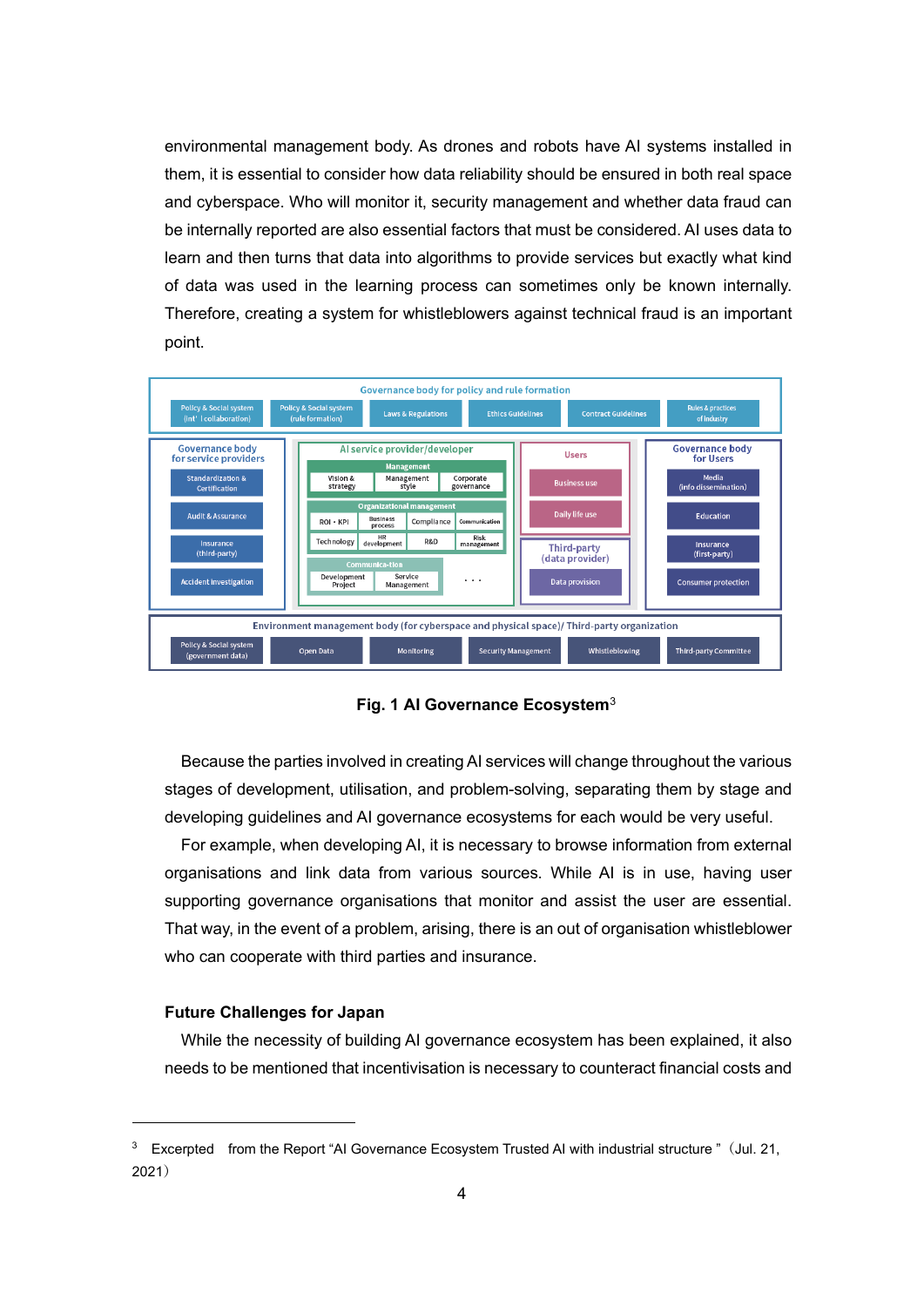promote active discussion between parties to form the ecosystem. An example of this incentivisation would be an organisation working with external stakeholders to build an AI governance certification framework for companies that provides the end-user with assurance. A single organisation cannot do this. Rather, it should be a collaborative effort between international and domestic organisations and certification bodies.

The idea of fairness concerning AI has also become a global problem. Due to Japan's long B2B2C supply chain, users may be unaware of the concerns upstream in development and vice versa. As such it is important to raise awareness of the topic of fairness by actively discussing these topics in the public domain. When discussing issues of fairness internationally the topics of statistical discrimination such as race and gender is widely discussed, however, in Japan human rights issues such as peer pressure and bullying are also prevalent and need to be considered. It should be noted that problematic issues vary from country to country and just because something is a problem in one country does not mean it will be so in Japan.

Furthermore, in Japan, there exist problems that cannot be dealt with using existing legal, financial auditing or insurance frameworks. Whether new laws are needed or whether problems should be dealt with in existing frameworks needs to be considered. For example, how physical or financial damages can be applied in a cyber environment is also an issue for AI that needs to be addressed.

#### **Two Helpful Ideas**

Here are two ideas for considering the ideal form of AI governance.

### $\triangleright$  The Collingridge Dilemma (1980)

It is difficult to predict the impact of technology before it is used in society, but it is difficult to control technology once it has become widespread.

This dilemma has always been difficult to evaluate from a technological perspective but it may be addressable with the agile development in AI. At the moment instead of performing a variety of social experiments, it needs to be remembered that we live in an experimental society and that the effects of any given technology need to be considered right from the development stage.

#### $\triangleright$  Responsible Research and Innovation

Technological development usage and problems will have an impact and in recent years the concept of Ethical, Legal and Social Implications (ELSI) has been discussed for information technology both within companies and within policy circles and needs to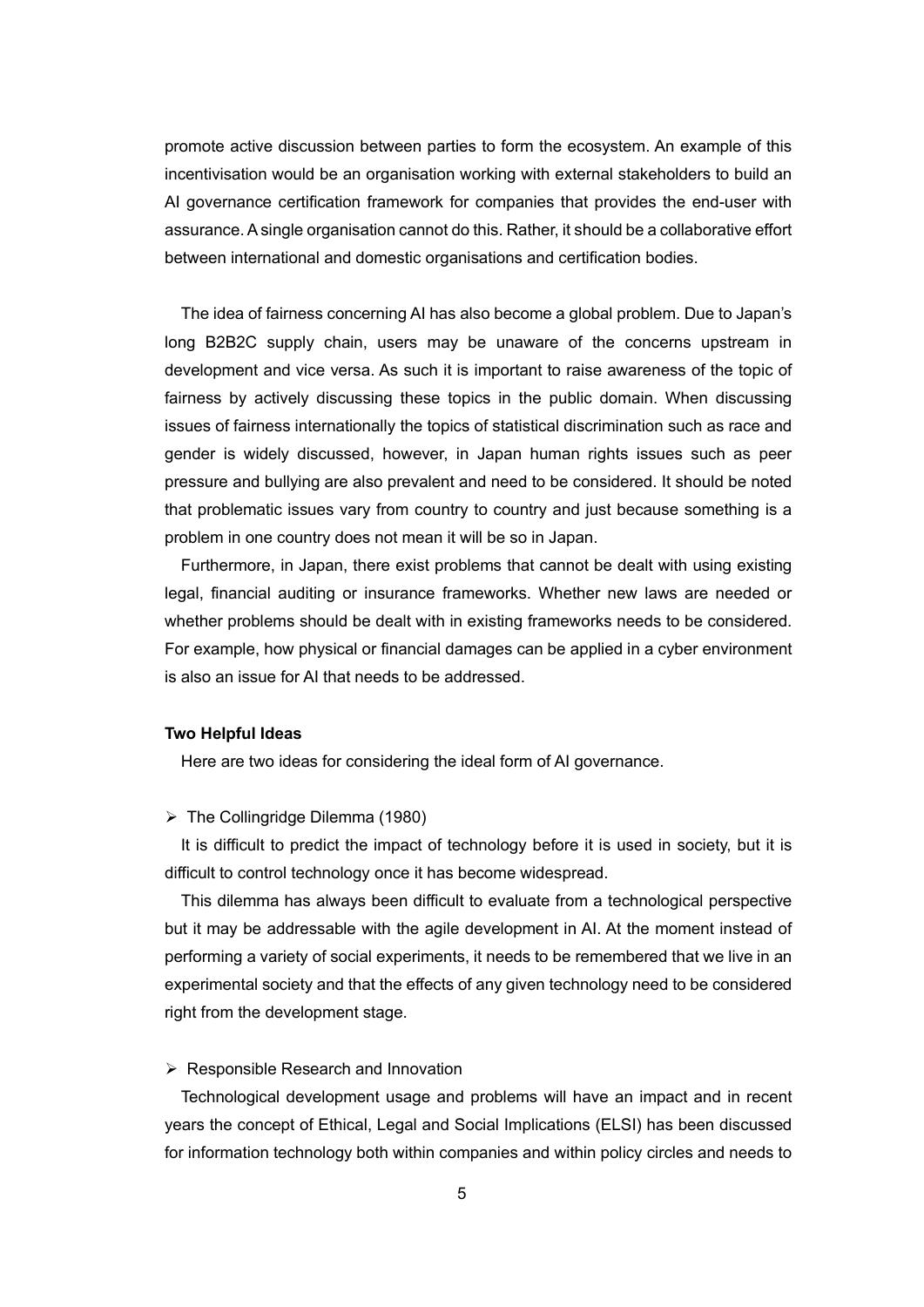continue. ELSI originated in the field of life science in 1990 around human genome projects. However, it is not currently used in Europe or the United States. Instead, Responsible Research and Innovation or RRI has become an important part of their research and development methodology since the early 2000s. Figure 2 shows the important aspects of RRI guidelines. These concepts have great relevance to current AI development, governance and guideline creation.

# **Adaptability for Responsiveness and Flexibility**

Being able to change behaviors and organizational structures in response to changing situations, through knowledge and perspectives.

## **Diversity and Inclusion**

Involving a wide range of people from the earliest stages of development, thereby promoting innovation, decision making and further research.

#### **Foresight and Reflection**

Reflect on the assumptions, values and purposes of research and innovation in order to foresee the future that will be built by, and the impacts caused by the technology.

## **Transparency and Openness**

Creating transparent, balanced methods for people to acquire information about, discuss, and scrutinize the methods, results and impacts of technology.

## **Fig. 2 Responsible Research and Innovation**[4](#page-5-0)

## **3. Comments from the Study Group Participants**

The following is a summary of the meeting Q&A session.

- $\triangleright$  Japan's future response to regulations such as those from the EU
	- $\checkmark$  How to deal with the proposed European Union AI Act is currently being discussed by multiple government departments, companies and industry groups.
	- $\checkmark$  For Japan to make a new law that are easy to use and adapt it must examine the current practices of those involved or the laws will become impractical. As such, a list of current practices needs to be made.
	- $\checkmark$  Japan should collaborate with not only the EU but also with America, and South East Asia to ensure international cooperation.
- **▶ AI Governance Ecosystem Incentive Design** 
	- Japan currently has little awareness of data fairness. Without incentives, there will be no opportunity to tackle this issue of equity.
	- $\checkmark$  In the AI governance ecosystem, it is hard to see who should be responsible for

<span id="page-5-0"></span><sup>4</sup>Excerpted from materials of the meeting.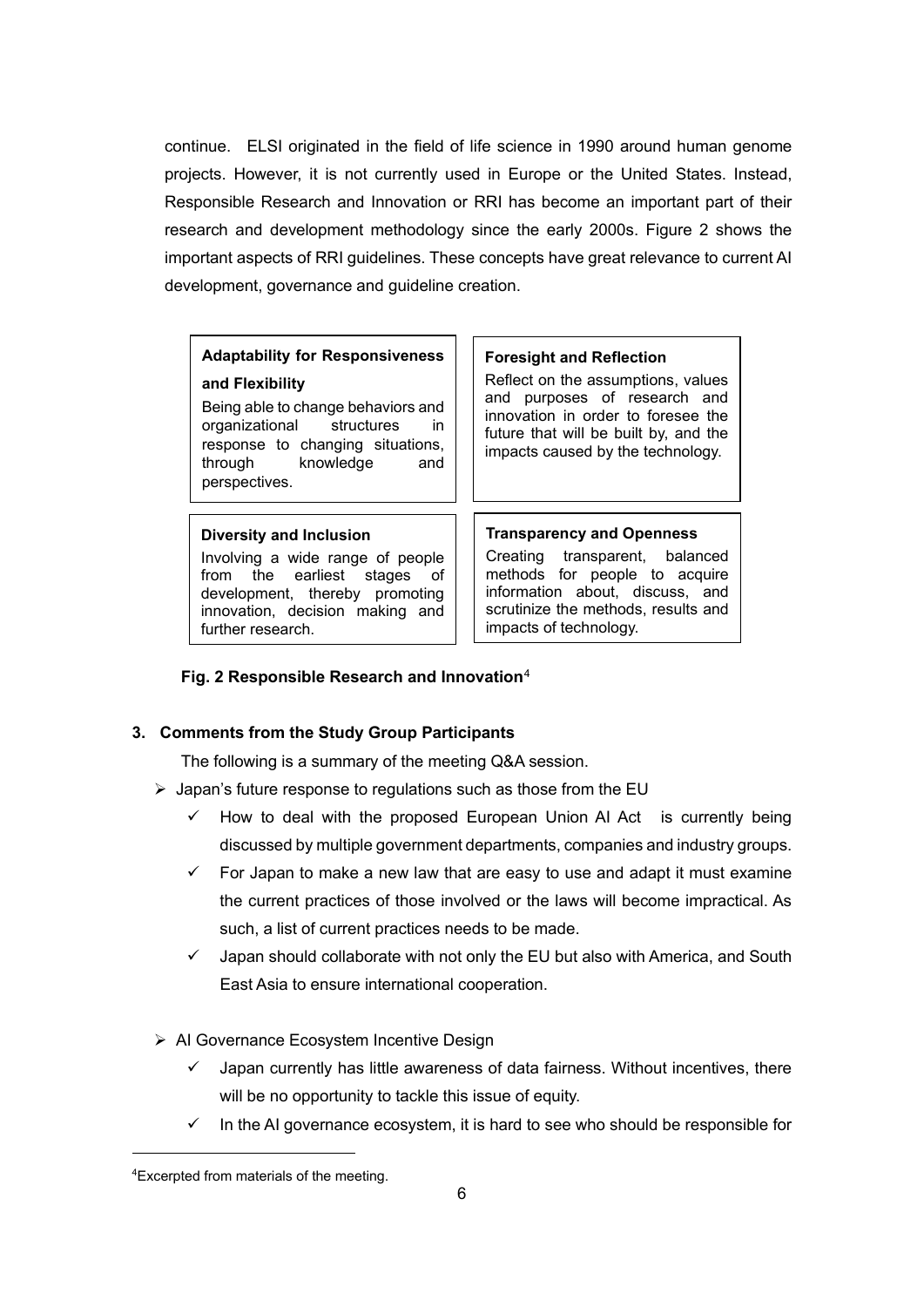this incentivization in countries with B2B2C structures such as Japan. While the ecosystem must work with various groups and companies it must not impose responsibility on third parties.

- $\triangleright$  Product Liability for Self-Driving Cars
	- $\checkmark$  It is important to stop the AI learning process at a certain point, thereby allowing the specifications delivery point to occur and leaving an understandable user log.
	- $\checkmark$  As the issue of responsibility is extremely complicated it is necessary to think of responsibility in terms of an ecosystem. Even if it should prove difficult for a manufacturer to take full responsibility, what responsibility is taken needs to be explainable to insurers, consumers and certifiers in an easy to understand way. This again necessitates the creation of an ecosystem.
	- $\checkmark$  Liability for car accidents involving self-driving cars is split into two categories, civil liability and criminal liability. From an insurance perspective, covering the former is possible, but covering criminal liability is more difficult. An example of a countermeasure for this would be to have an accident investigation committee, much like in the aviation industry. This will allow for accidents to be investigated to prevent reoccurrence without pursuing responsibility or at least seeing responsibility as a secondary priority.
	- $\checkmark$  Some organisations such as the Japanese Electronics and Information Technology Industries Association (JEITA) and the National Traffic Safety and Environment Laboratory are considering the question of product liability for autonomous vehicles.
	- Global Trends in AI Governance and Standardization.
		- $\checkmark$  The U.S and Europe are taking the lead in governance and have a large number of people working on it.
		- $\checkmark$  Even in China AI Governance is being discussed and the government has formulated governance rules.
		- $\checkmark$  In the Middle East, the UAE has been working on creating a network and breaking into Asia, Europe and the United States.
		- $\checkmark$  Thanks to ex-pats living in and returning from Europe and the United States, the conversation around governance has begun in Africa.
		- $\checkmark$  In Japan, the attendees at international seminars on the topic tend to be the same people. It is important to develop a skilled base of people with extensive knowledge who can make the process of creating and integrating into an